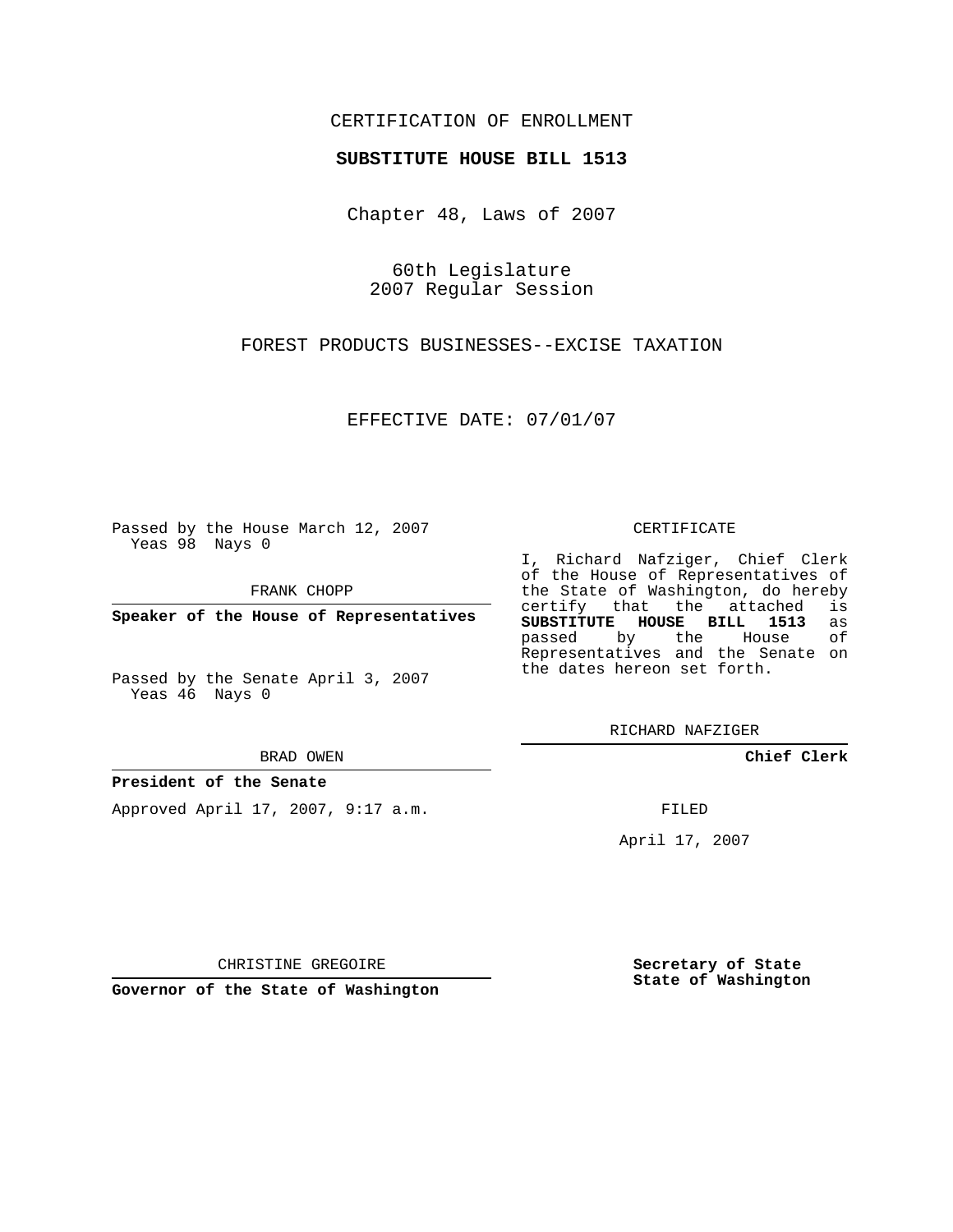# **SUBSTITUTE HOUSE BILL 1513** \_\_\_\_\_\_\_\_\_\_\_\_\_\_\_\_\_\_\_\_\_\_\_\_\_\_\_\_\_\_\_\_\_\_\_\_\_\_\_\_\_\_\_\_\_

\_\_\_\_\_\_\_\_\_\_\_\_\_\_\_\_\_\_\_\_\_\_\_\_\_\_\_\_\_\_\_\_\_\_\_\_\_\_\_\_\_\_\_\_\_

Passed Legislature - 2007 Regular Session

### **State of Washington 60th Legislature 2007 Regular Session**

**By** House Committee on Finance (originally sponsored by Representatives Kessler, Orcutt, Grant, Alexander, Blake, VanDeWege, Kretz, Takko, Linville and Ericks)

READ FIRST TIME 03/05/07.

 AN ACT Relating to the excise taxation of forest products businesses; amending RCW 76.09.405, 82.04.261, 82.04.333, and 82.32.630; reenacting and amending RCW 82.04.260; adding a new section to chapter 82.04 RCW; adding a new section to chapter 82.45 RCW; creating a new section; providing an effective date; providing an expiration date; and declaring an emergency.

7 BE IT ENACTED BY THE LEGISLATURE OF THE STATE OF WASHINGTON:

 8 **Sec. 1.** RCW 76.09.405 and 2006 c 300 s 3 are each amended to read 9 as follows:

 The forest and fish support account is hereby created in the state treasury. Receipts from appropriations, the surcharge imposed under 12 RCW ((82.04.260(12))) 82.04.261, and other sources must be deposited into the account. Expenditures from the account shall be used for activities pursuant to the state's implementation of the forests and 15 fish report as defined in <u>this</u> chapter ((<del>76.09 RCW</del>)) and related 16 activities( $(\tau)$ ) including, but not limited to, adaptive management, monitoring, and participation grants to tribes, state and local agencies, and not-for-profit public interest organizations.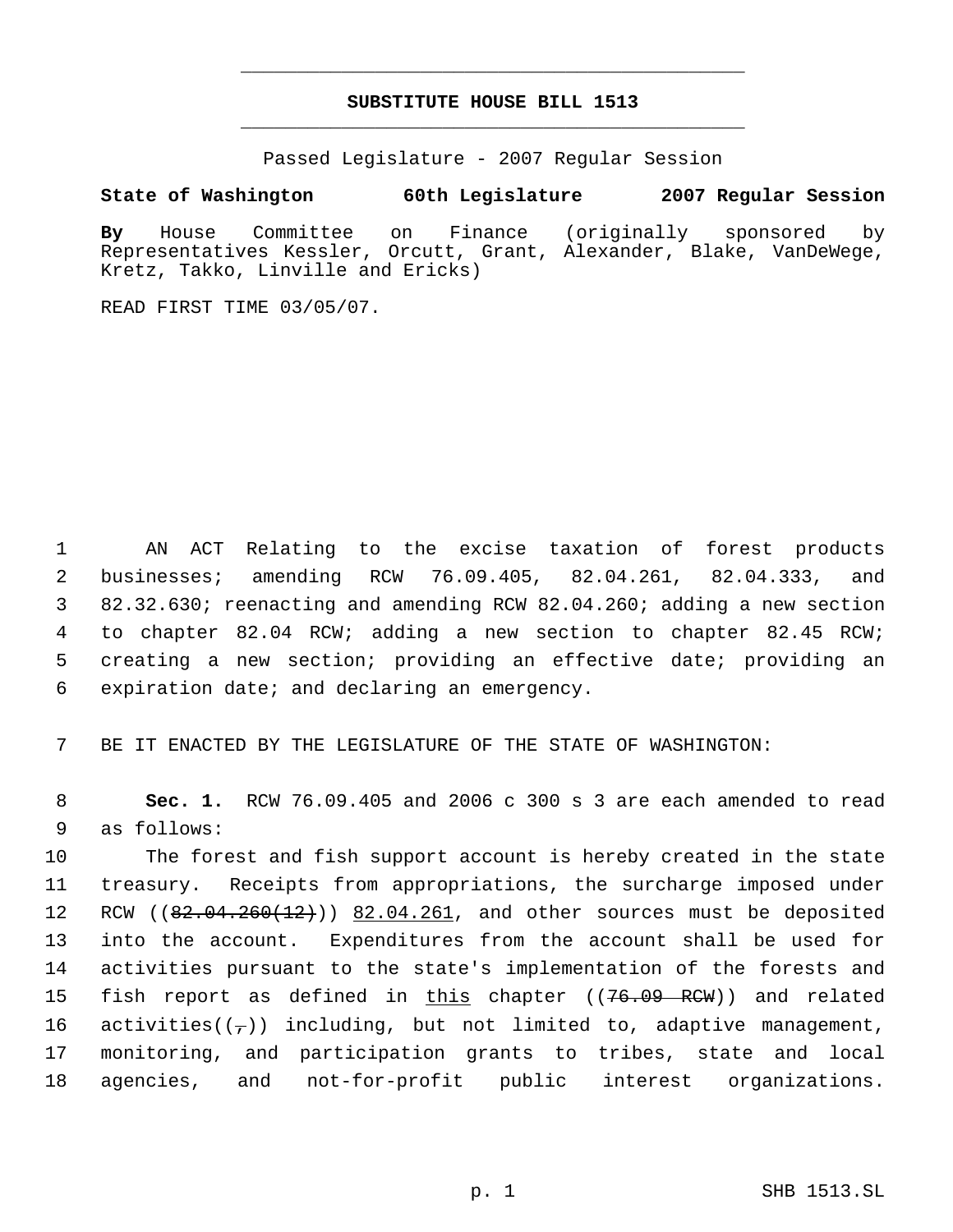Expenditures from the account may be made only after appropriation by the legislature.

 **Sec. 2.** RCW 82.04.260 and 2006 c 354 s 4 and 2006 c 300 s 1 are each reenacted and amended to read as follows:

 (1) Upon every person engaging within this state in the business of manufacturing:

 (a) Wheat into flour, barley into pearl barley, soybeans into soybean oil, canola into canola oil, canola meal, or canola byproducts, or sunflower seeds into sunflower oil; as to such persons the amount of tax with respect to such business shall be equal to the value of the flour, pearl barley, oil, canola meal, or canola byproduct manufactured, multiplied by the rate of 0.138 percent;

 (b) Beginning July 1, 2012, seafood products which remain in a raw, raw frozen, or raw salted state at the completion of the manufacturing by that person; as to such persons the amount of tax with respect to such business shall be equal to the value of the products manufactured or the gross proceeds derived from such sales, multiplied by the rate of 0.138 percent;

 (c) Beginning July 1, 2012, dairy products that as of September 20, 2001, are identified in 21 C.F.R., chapter 1, parts 131, 133, and 135, including byproducts from the manufacturing of the dairy products such as whey and casein; or selling the same to purchasers who transport in 23 the ordinary course of business the goods out of state; as to such persons the tax imposed shall be equal to the value of the products manufactured or the gross proceeds derived from such sales multiplied by the rate of 0.138 percent. Sellers must keep and preserve records for the period required by RCW 82.32.070 establishing that the goods were transported by the purchaser in the ordinary course of business out of this state;

 (d) Beginning July 1, 2012, fruits or vegetables by canning, preserving, freezing, processing, or dehydrating fresh fruits or vegetables, or selling at wholesale fruits or vegetables manufactured by the seller by canning, preserving, freezing, processing, or dehydrating fresh fruits or vegetables and sold to purchasers who transport in the ordinary course of business the goods out of this state; as to such persons the amount of tax with respect to such business shall be equal to the value of the products manufactured or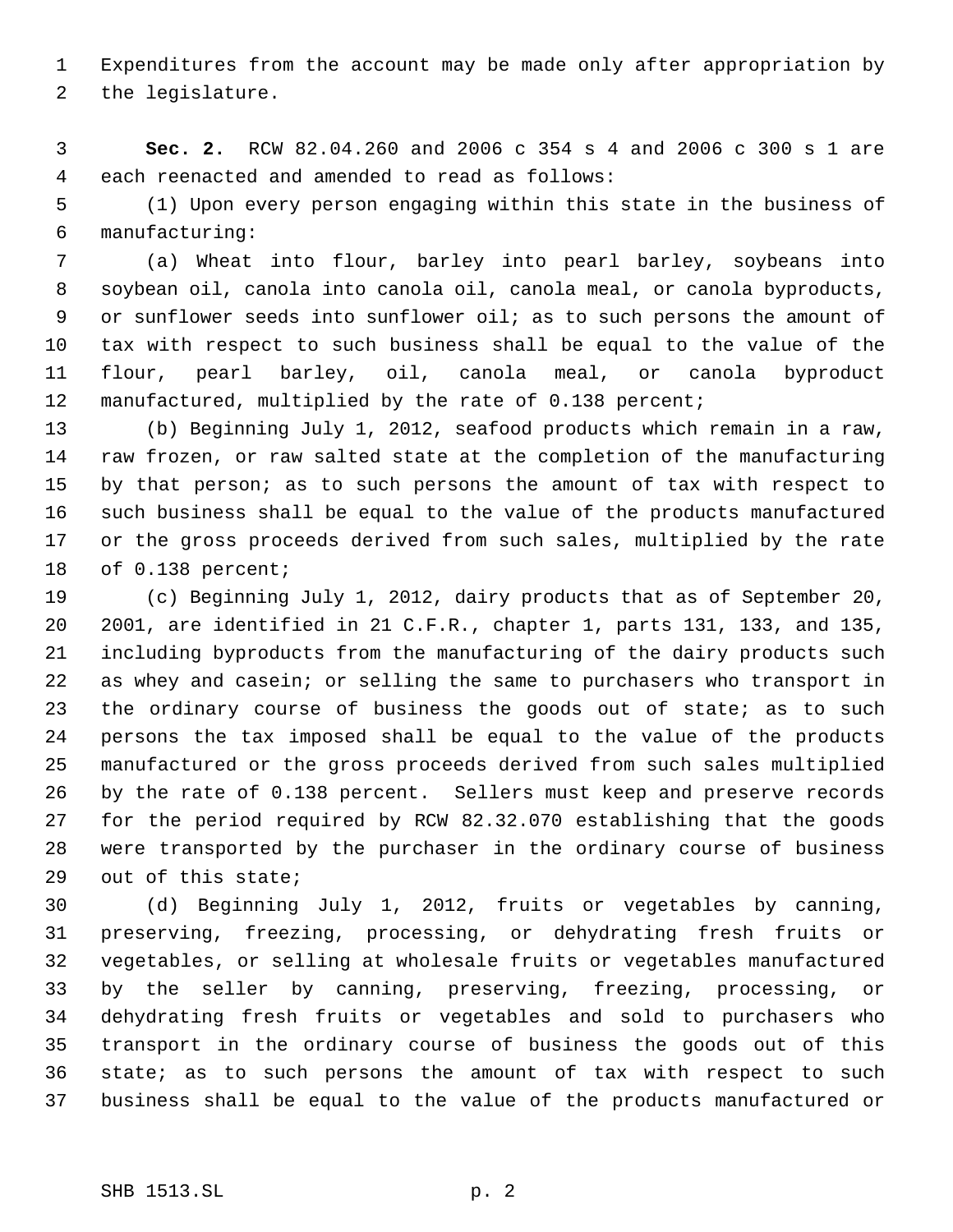the gross proceeds derived from such sales multiplied by the rate of 0.138 percent. Sellers must keep and preserve records for the period required by RCW 82.32.070 establishing that the goods were transported 4 by the purchaser in the ordinary course of business out of this state; (e) Until July 1, 2009, alcohol fuel, biodiesel fuel, or biodiesel

 feedstock, as those terms are defined in RCW 82.29A.135; as to such persons the amount of tax with respect to the business shall be equal to the value of alcohol fuel, biodiesel fuel, or biodiesel feedstock 9 manufactured, multiplied by the rate of 0.138 percent; and

 (f) Alcohol fuel or wood biomass fuel, as those terms are defined in RCW 82.29A.135; as to such persons the amount of tax with respect to the business shall be equal to the value of alcohol fuel or wood biomass fuel manufactured, multiplied by the rate of 0.138 percent.

 (2) Upon every person engaging within this state in the business of splitting or processing dried peas; as to such persons the amount of tax with respect to such business shall be equal to the value of the peas split or processed, multiplied by the rate of 0.138 percent.

 (3) Upon every nonprofit corporation and nonprofit association engaging within this state in research and development, as to such corporations and associations, the amount of tax with respect to such activities shall be equal to the gross income derived from such activities multiplied by the rate of 0.484 percent.

 (4) Upon every person engaging within this state in the business of slaughtering, breaking and/or processing perishable meat products and/or selling the same at wholesale only and not at retail; as to such persons the tax imposed shall be equal to the gross proceeds derived from such sales multiplied by the rate of 0.138 percent.

 (5) Upon every person engaging within this state in the business of acting as a travel agent or tour operator; as to such persons the amount of the tax with respect to such activities shall be equal to the gross income derived from such activities multiplied by the rate of 0.275 percent.

 (6) Upon every person engaging within this state in business as an international steamship agent, international customs house broker, international freight forwarder, vessel and/or cargo charter broker in foreign commerce, and/or international air cargo agent; as to such persons the amount of the tax with respect to only international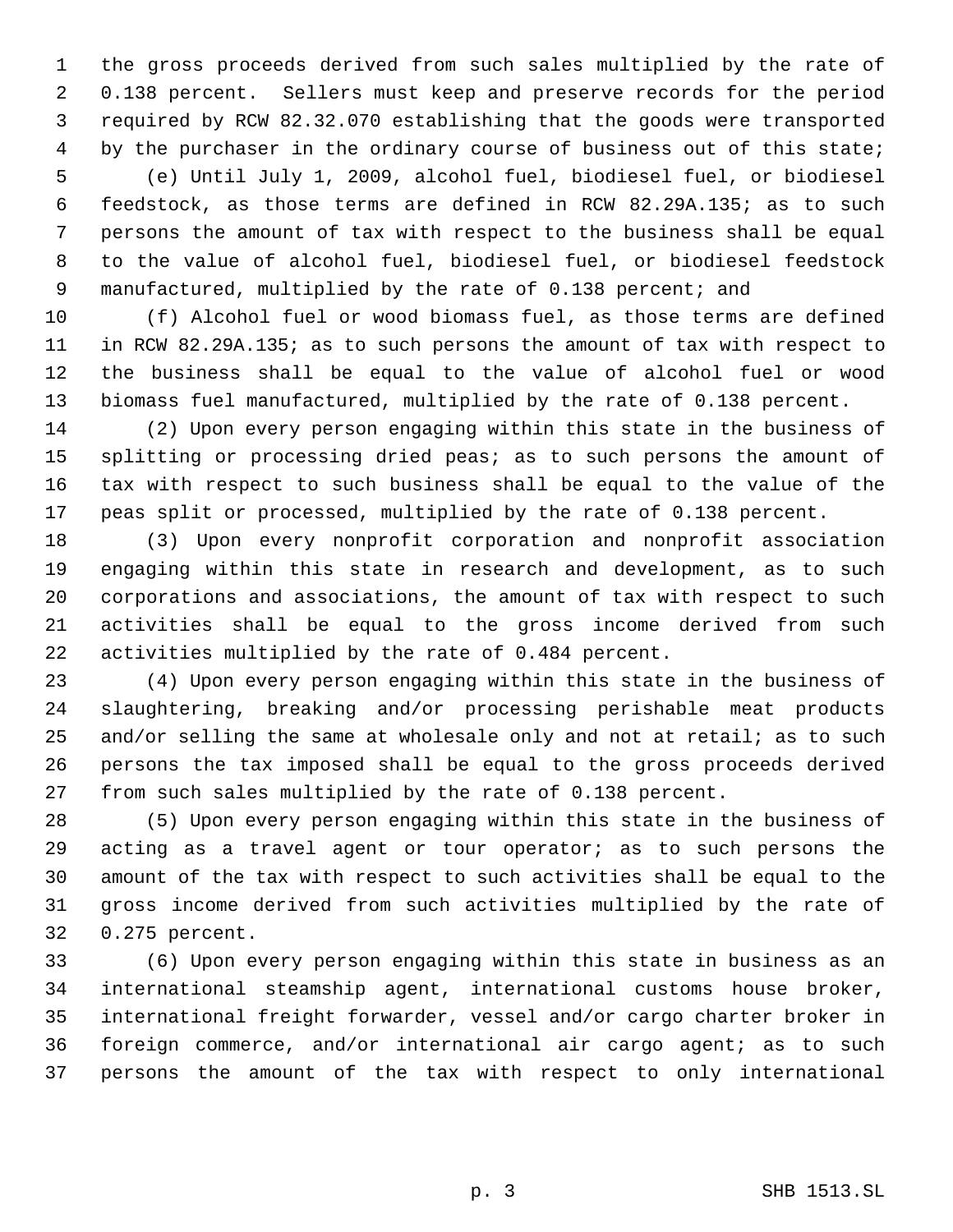activities shall be equal to the gross income derived from such activities multiplied by the rate of 0.275 percent.

 (7) Upon every person engaging within this state in the business of stevedoring and associated activities pertinent to the movement of goods and commodities in waterborne interstate or foreign commerce; as to such persons the amount of tax with respect to such business shall be equal to the gross proceeds derived from such activities multiplied by the rate of 0.275 percent. Persons subject to taxation under this subsection shall be exempt from payment of taxes imposed by chapter 82.16 RCW for that portion of their business subject to taxation under this subsection. Stevedoring and associated activities pertinent to the conduct of goods and commodities in waterborne interstate or foreign commerce are defined as all activities of a labor, service or transportation nature whereby cargo may be loaded or unloaded to or from vessels or barges, passing over, onto or under a wharf, pier, or similar structure; cargo may be moved to a warehouse or similar holding or storage yard or area to await further movement in import or export or may move to a consolidation freight station and be stuffed, unstuffed, containerized, separated or otherwise segregated or aggregated for delivery or loaded on any mode of transportation for delivery to its consignee. Specific activities included in this definition are: Wharfage, handling, loading, unloading, moving of cargo to a convenient place of delivery to the consignee or a convenient place for further movement to export mode; documentation services in connection with the receipt, delivery, checking, care, custody and control of cargo required in the transfer of cargo; imported automobile handling prior to delivery to consignee; terminal stevedoring and incidental vessel services, including but not limited to plugging and unplugging refrigerator service to containers, trailers, and other refrigerated cargo receptacles, and securing ship hatch covers.

 (8) Upon every person engaging within this state in the business of disposing of low-level waste, as defined in RCW 43.145.010; as to such persons the amount of the tax with respect to such business shall be equal to the gross income of the business, excluding any fees imposed under chapter 43.200 RCW, multiplied by the rate of 3.3 percent.

If the gross income of the taxpayer is attributable to activities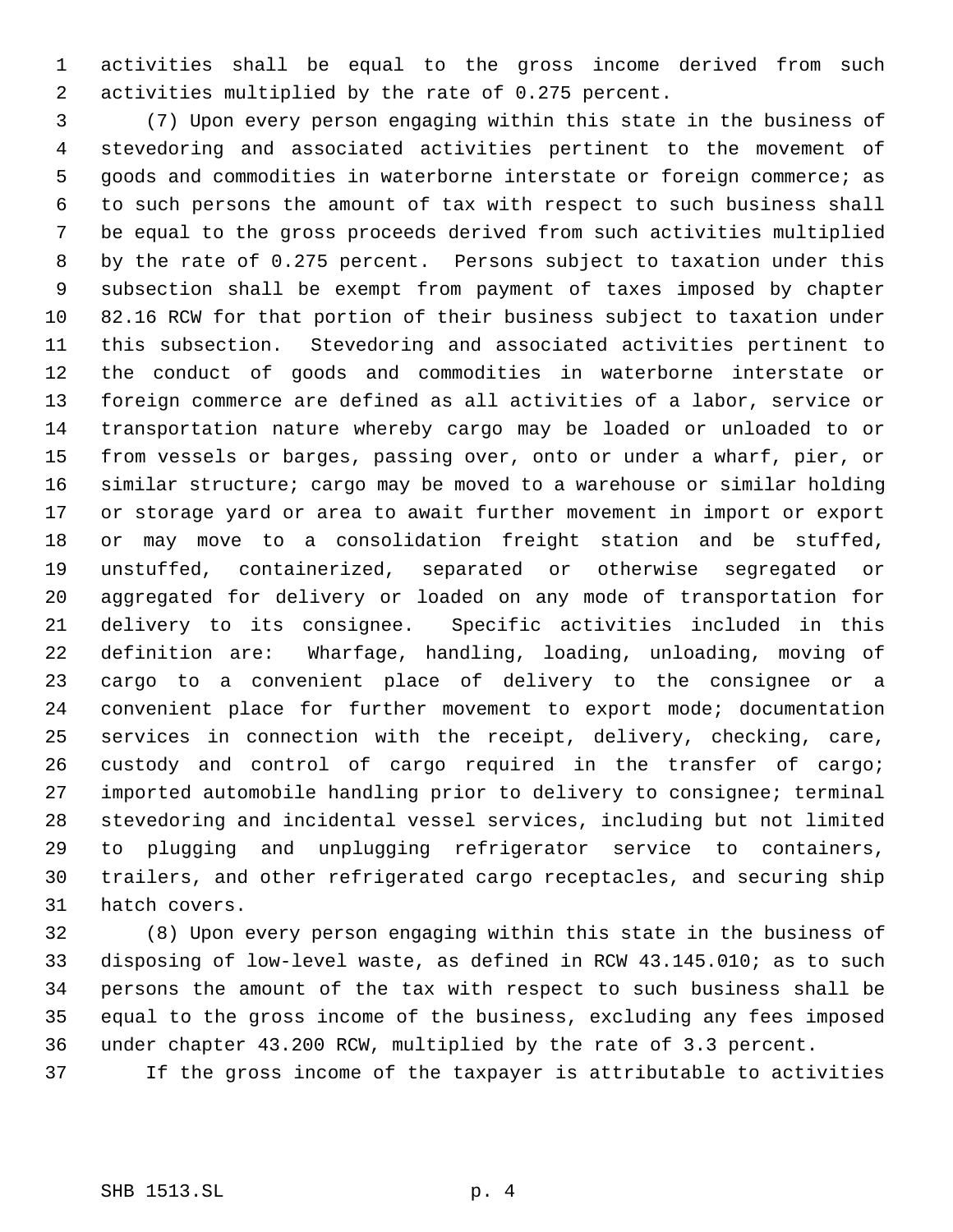both within and without this state, the gross income attributable to this state shall be determined in accordance with the methods of apportionment required under RCW 82.04.460.

 (9) Upon every person engaging within this state as an insurance agent, insurance broker, or insurance solicitor licensed under chapter 48.17 RCW; as to such persons, the amount of the tax with respect to such licensed activities shall be equal to the gross income of such business multiplied by the rate of 0.484 percent.

 (10) Upon every person engaging within this state in business as a hospital, as defined in chapter 70.41 RCW, that is operated as a nonprofit corporation or by the state or any of its political subdivisions, as to such persons, the amount of tax with respect to such activities shall be equal to the gross income of the business multiplied by the rate of 0.75 percent through June 30, 1995, and 1.5 percent thereafter. The moneys collected under this subsection shall be deposited in the health services account created under RCW 43.72.900.

 (11)(a) Beginning October 1, 2005, upon every person engaging within this state in the business of manufacturing commercial airplanes, or components of such airplanes, as to such persons the amount of tax with respect to such business shall, in the case of manufacturers, be equal to the value of the product manufactured, or in the case of processors for hire, be equal to the gross income of the business, multiplied by the rate of:

 (i) 0.4235 percent from October 1, 2005, through the later of June 30, 2007, or the day preceding the date final assembly of a superefficient airplane begins in Washington state, as determined under RCW 82.32.550; and

 (ii) 0.2904 percent beginning on the later of July 1, 2007, or the date final assembly of a superefficient airplane begins in Washington state, as determined under RCW 82.32.550.

 (b) Beginning October 1, 2005, upon every person engaging within this state in the business of making sales, at retail or wholesale, of commercial airplanes, or components of such airplanes, manufactured by that person, as to such persons the amount of tax with respect to such business shall be equal to the gross proceeds of sales of the airplanes or components multiplied by the rate of: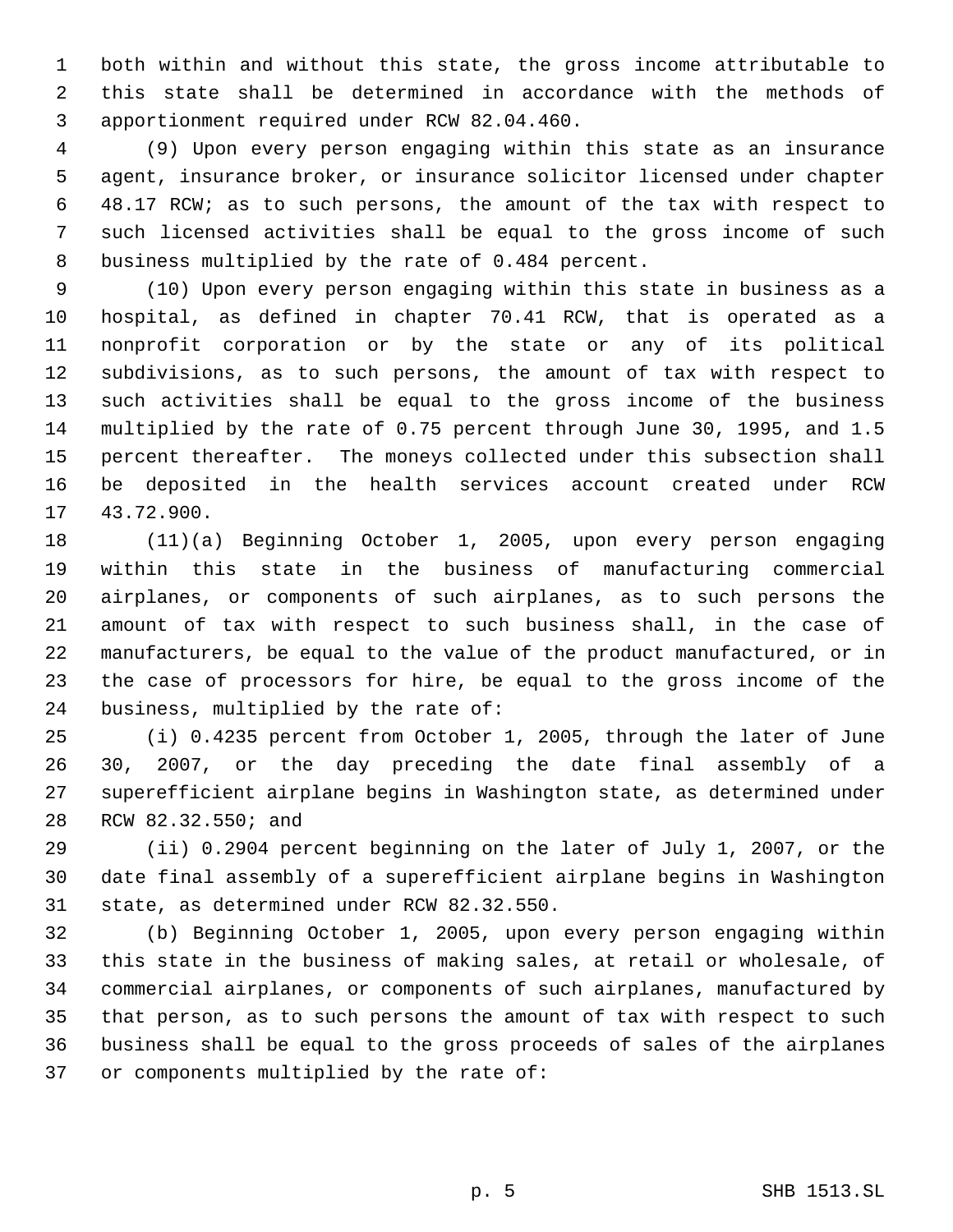(i) 0.4235 percent from October 1, 2005, through the later of June 30, 2007, or the day preceding the date final assembly of a superefficient airplane begins in Washington state, as determined under RCW 82.32.550; and

 (ii) 0.2904 percent beginning on the later of July 1, 2007, or the date final assembly of a superefficient airplane begins in Washington state, as determined under RCW 82.32.550.

 (c) For the purposes of this subsection (11), "commercial airplane," "component," and "final assembly of a superefficient airplane" have the meanings given in RCW 82.32.550.

 (d) In addition to all other requirements under this title, a person eligible for the tax rate under this subsection (11) must report as required under RCW 82.32.545.

 (e) This subsection (11) does not apply after the earlier of: July 1, 2024; or December 31, 2007, if assembly of a superefficient airplane does not begin by December 31, 2007, as determined under RCW 82.32.550.

 (12)(a) Until July 1, 2024, upon every person engaging within this state in the business of extracting timber or extracting for hire timber; as to such persons the amount of tax with respect to the business shall, in the case of extractors, be equal to the value of products, including byproducts, extracted, or in the case of extractors for hire, be equal to the gross income of the business, multiplied by the rate of 0.4235 percent from July 1, 2006, through June 30, 2007, and 0.2904 percent from July 1, 2007, through June 30, 2024.

 (b) Until July 1, 2024, upon every person engaging within this state in the business of manufacturing or processing for hire: (i) Timber into timber products or wood products; or (ii) timber products into other timber products or wood products; as to such persons the amount of the tax with respect to the business shall, in the case of manufacturers, be equal to the value of products, including byproducts, manufactured, or in the case of processors for hire, be equal to the gross income of the business, multiplied by the rate of 0.4235 percent from July 1, 2006, through June 30, 2007, and 0.2904 percent from July 1, 2007, through June 30, 2024.

 (c) Until July 1, 2024, upon every person engaging within this state in the business of selling at wholesale: (i) Timber extracted by that person; (ii) timber products manufactured by that person from timber or other timber products; or (iii) wood products manufactured by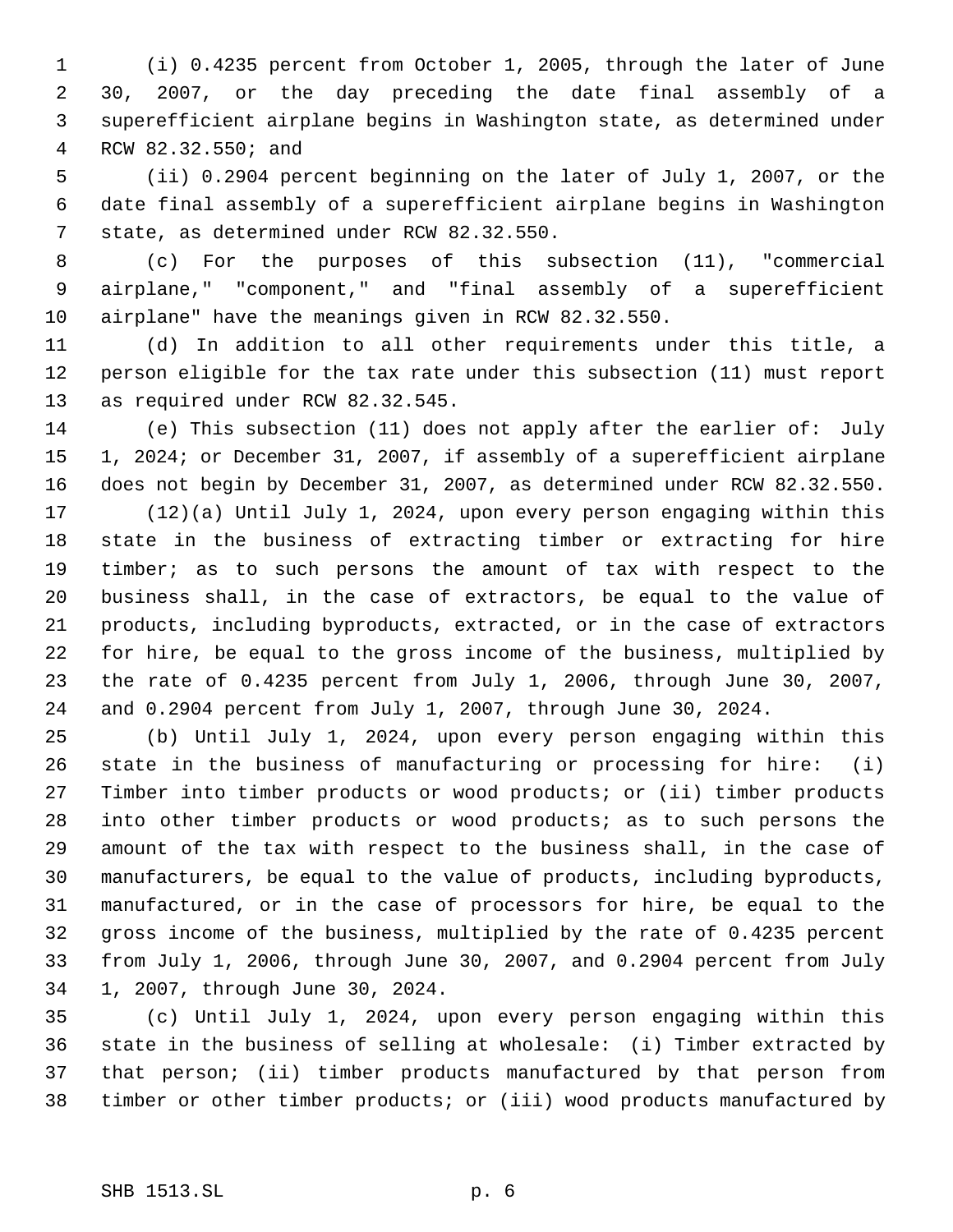that person from timber or timber products; as to such persons the amount of the tax with respect to the business shall be equal to the gross proceeds of sales of the timber, timber products, or wood products multiplied by the rate of 0.4235 percent from July 1, 2006, through June 30, 2007, and 0.2904 percent from July 1, 2007, through June 30, 2024.

 (d) Until July 1, 2024, upon every person engaging within this state in the business of selling standing timber; as to such persons the amount of the tax with respect to the business shall be equal to the gross income of the business multiplied by the rate of 0.2904 percent. For purposes of this subsection (12)(d), "selling standing timber" means the sale of timber apart from the land, where the buyer 13 is required to sever the timber within thirty months from the date of the original contract, regardless of the method of payment for the 15 timber and whether title to the timber transfers before, upon, or after severance.

 (e) For purposes of this subsection, the following definitions apply:

 (i) "Paper and paper products" means products made of interwoven cellulosic fibers held together largely by hydrogen bonding. "Paper and paper products" includes newsprint; office, printing, fine, and pressure-sensitive papers; paper napkins, towels, and toilet tissue; 23 kraft bag, construction, and other kraft industrial papers; paperboard, liquid packaging containers, containerboard, corrugated, and solid- fiber containers including linerboard and corrugated medium; and 26 related types of cellulosic products containing primarily, by weight or 27 volume, cellulosic materials. "Paper and paper products" does not include books, newspapers, magazines, periodicals, and other printed publications, advertising materials, calendars, and similar types of printed materials.

 (ii) "Timber" means forest trees, standing or down, on privately or publicly owned land. "Timber" does not include Christmas trees that are cultivated by agricultural methods or short-rotation hardwoods as defined in RCW 84.33.035.

 (iii) "Timber products" means logs, wood chips, sawdust, wood waste, and similar products obtained wholly from the processing of timber, short-rotation hardwoods as defined in RCW 84.33.035, or both;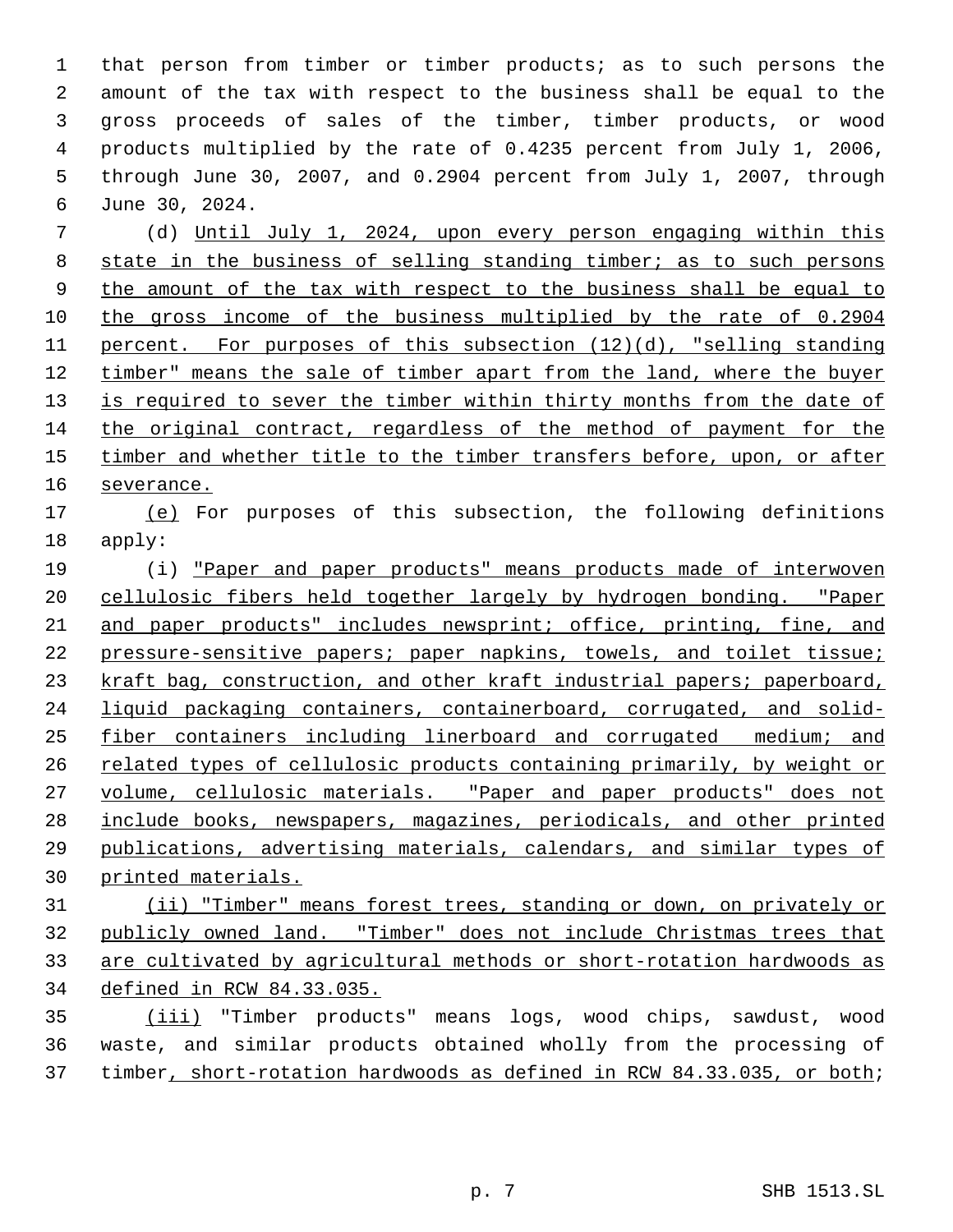1 and pulp((; and recycled paper products)), including market pulp and 2 pulp derived from recovered paper or paper products.

3 (( $(\frac{1}{i})$ ) (iv) "Wood products" means paper and paper products; dimensional lumber; engineered wood products such as particleboard, oriented strand board, medium density fiberboard, and plywood; wood doors; and wood windows.

 (13) Upon every person engaging within this state in inspecting, testing, labeling, and storing canned salmon owned by another person, as to such persons, the amount of tax with respect to such activities shall be equal to the gross income derived from such activities multiplied by the rate of 0.484 percent.

 NEW SECTION. **Sec. 3.** A new section is added to chapter 82.04 RCW to read as follows:

 This chapter does not apply to any sale of standing timber excluded from the definition of "sale" in RCW 82.45.010(3). The definitions in RCW 82.04.260(12) apply to this section.

 **Sec. 4.** RCW 82.04.261 and 2006 c 300 s 2 are each amended to read as follows:

 (1) In addition to the taxes imposed under RCW 82.04.260(12), a surcharge is imposed on those persons who are subject to any of the taxes imposed under RCW 82.04.260(12). Except as otherwise provided in 22 this section, the surcharge is equal to 0.052 percent. The surcharge 23 is added to the rates provided in RCW  $82.04.260(12)$  (a), (b), ((and)) 24 (c), and (d). The surcharge and this section expire July 1, 2024.

 (2) All receipts from the surcharge imposed under this section shall be deposited into the forest and fish support account created in RCW 76.09.405.

 (3)(a) The surcharge imposed under this section shall be suspended if:

 (i) Receipts from the surcharge total at least eight million dollars during any fiscal biennium; or

 (ii) The office of financial management certifies to the department that the federal government has appropriated at least two million dollars for participation in forest and fish report-related activities by federally recognized Indian tribes located within the geographical boundaries of the state of Washington for any federal fiscal year.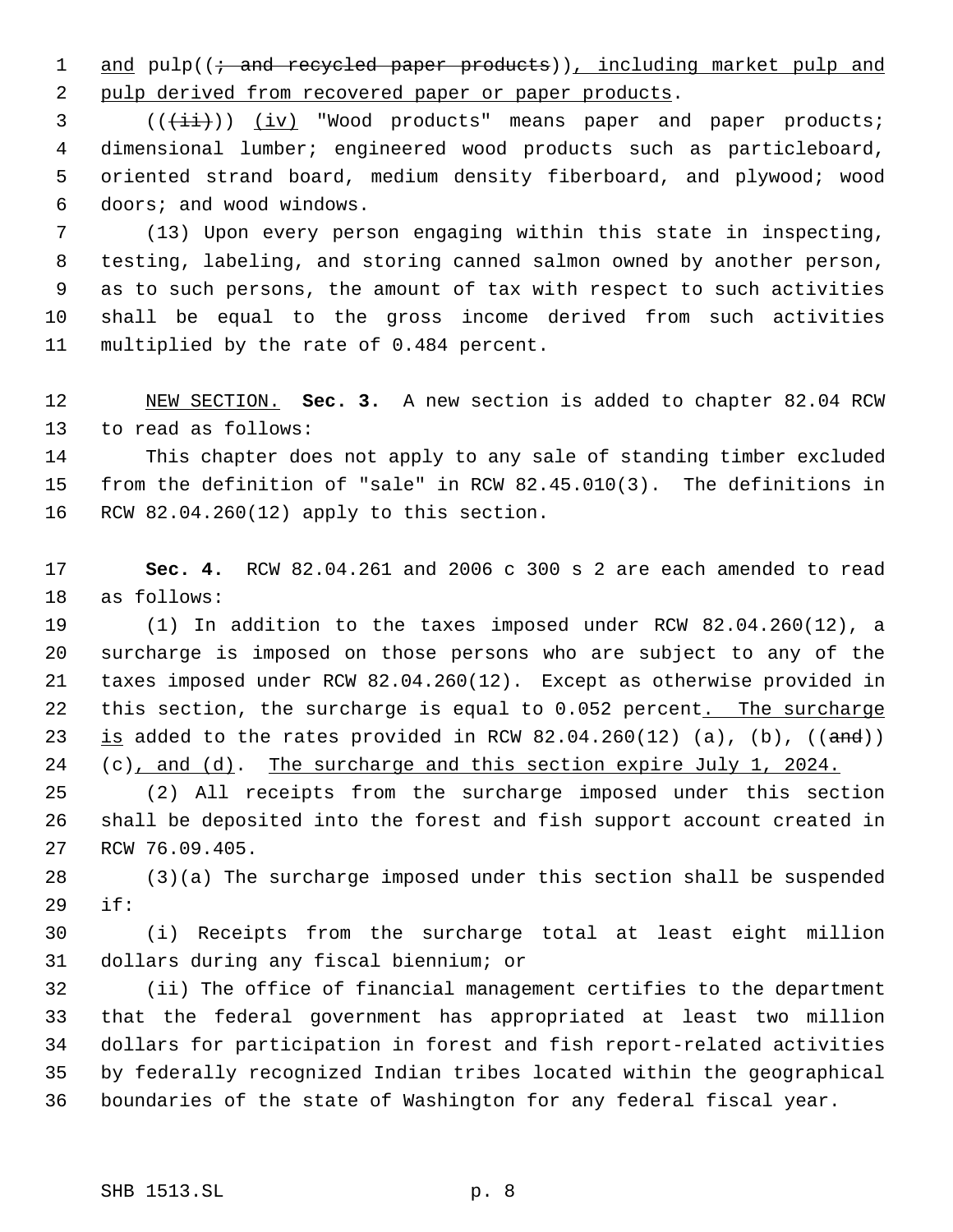(b)(i) The suspension of the surcharge under (a)(i) of this subsection (3) shall take effect on the first day of the calendar month that is at least thirty days after the end of the month during which the department determines that receipts from the surcharge total at least eight million dollars during the fiscal biennium. The surcharge shall be imposed again at the beginning of the following fiscal biennium.

 (ii) The suspension of the surcharge under (a)(ii) of this subsection (3) shall take effect on the later of the first day of October of any federal fiscal year for which the federal government appropriates at least two million dollars for participation in forest and fish report-related activities by federally recognized Indian tribes located within the geographical boundaries of the state of Washington, or the first day of a calendar month that is at least thirty days following the date that the office of financial management makes a certification to the department under subsection (5) of this section. The surcharge shall be imposed again on the first day of the following July.

 (4)(a) If, by October 1st of any federal fiscal year, the office of financial management certifies to the department that the federal government has appropriated funds for participation in forest and fish report-related activities by federally recognized Indian tribes located within the geographical boundaries of the state of Washington but the amount of the appropriation is less than two million dollars, the department shall adjust the surcharge in accordance with this subsection.

 (b) The department shall adjust the surcharge by an amount that the department estimates will cause the amount of funds deposited into the forest and fish support account for the state fiscal year that begins July 1st and that includes the beginning of the federal fiscal year for which the federal appropriation is made, to be reduced by twice the amount of the federal appropriation for participation in forest and fish report-related activities by federally recognized Indian tribes located within the geographical boundaries of the state of Washington. (c) Any adjustment in the surcharge shall take effect at the beginning of a calendar month that is at least thirty days after the date that the office of financial management makes the certification

under subsection (5) of this section.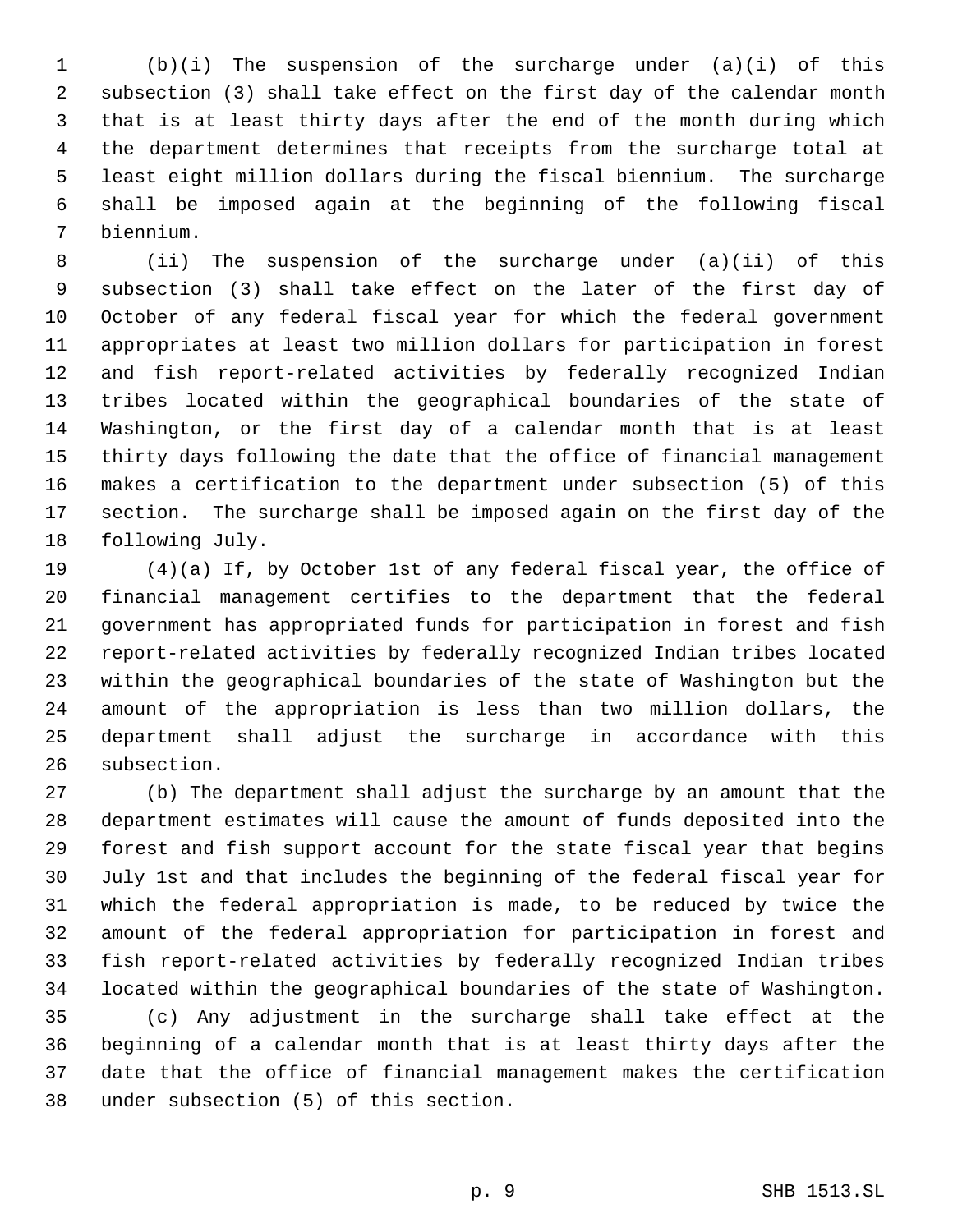(d) The surcharge shall be imposed again at the rate provided in subsection (1) of this section on the first day of the following state fiscal year unless the surcharge is suspended under subsection (3) of this section or adjusted for that fiscal year under this subsection.

 (e) Adjustments of the amount of the surcharge by the department are final and shall not be used to challenge the validity of the surcharge imposed under this section.

 (f) The department shall provide timely notice to affected taxpayers of the suspension of the surcharge or an adjustment of the surcharge.

 (5) The office of financial management shall make the certification to the department as to the status of federal appropriations for tribal participation in forest and fish report-related activities.

 **Sec. 5.** RCW 82.04.333 and 1990 c 141 s 1 are each amended to read as follows:

16 (This chapter shall not apply to the gross receipts or value of 17 products proceeding or accruing from timber harvested by)) In computing 18 tax under this chapter, a person who is a small harvester as defined in 19 RCW ((84.33.073 and whose value of products, gross proceeds of sales, 20 or gross income of the business is less than)) 84.33.035(14) may deduct 21 an amount not to exceed one hundred thousand dollars per tax year from 22 the gross receipts or value of products proceeding or accruing from 23 timber harvested by that person. A deduction under this section may 24 not reduce the amount of tax due to less than zero.

 **Sec. 6.** RCW 82.32.630 and 2006 c 300 s 9 are each amended to read as follows:

 (1) The legislature finds that accountability and effectiveness are important aspects of setting tax policy. In order to make policy choices regarding the best use of limited state resources, the legislature needs information on how a tax incentive is used.

 (2)(a) A person who reports taxes under RCW 82.04.260(12) shall file a complete annual survey with the department. The survey is due by March 31st following any year in which a person reports taxes under RCW 82.04.260(12). The department may extend the due date for timely filing of annual surveys under this section as provided in RCW 82.32.590. The survey shall include the amount of tax reduced under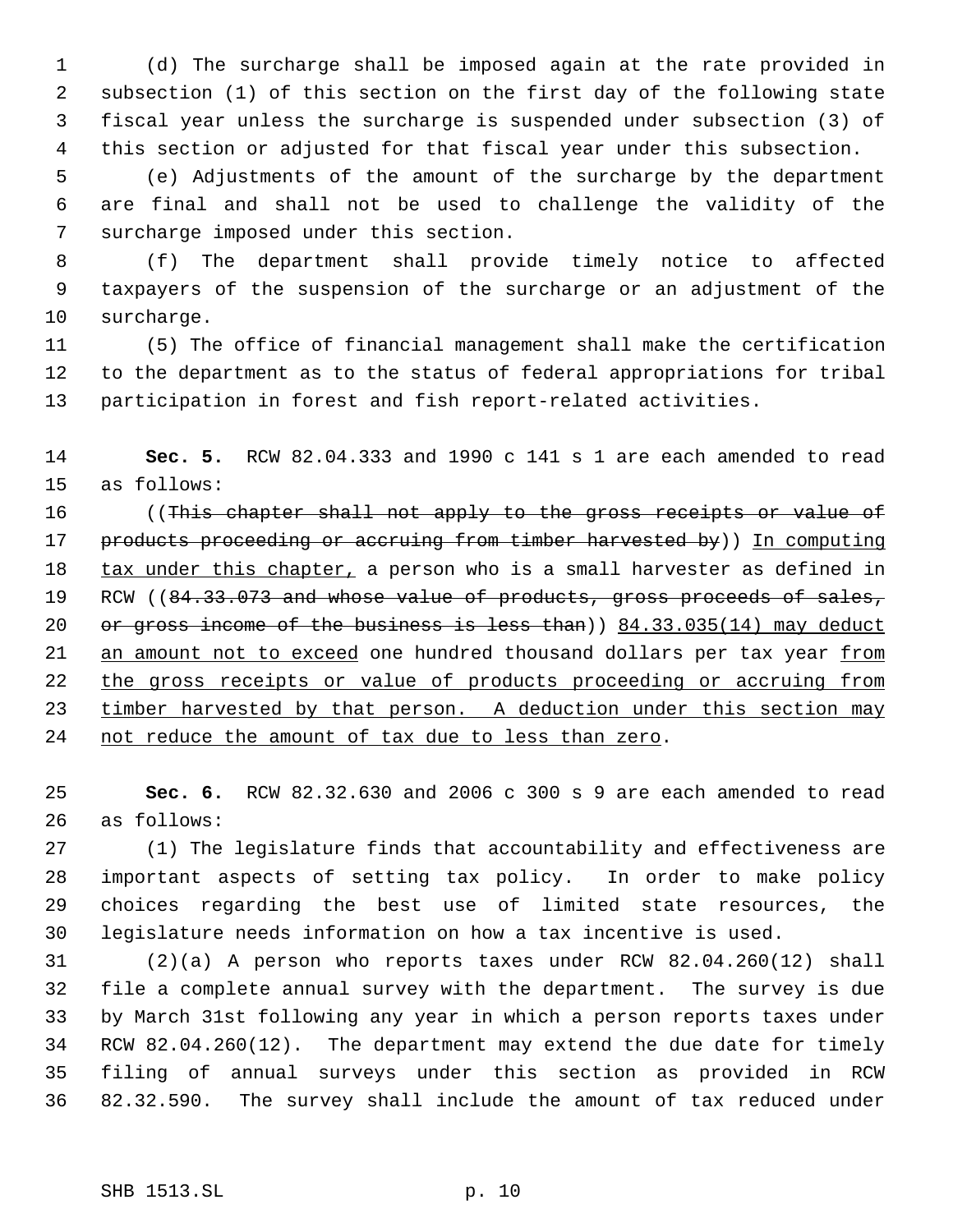the preferential rate in RCW 82.04.260(12). The survey shall also include the following information for employment positions in Washington:

(i) The number of total employment positions;

 (ii) Full-time, part-time, and temporary employment positions as a percent of total employment;

 (iii) The number of employment positions according to the following wage bands: Less than thirty thousand dollars; thirty thousand dollars or greater, but less than sixty thousand dollars; and sixty thousand dollars or greater. A wage band containing fewer than three individuals may be combined with another wage band; and

 (iv) The number of employment positions that have employer-provided medical, dental, and retirement benefits, by each of the wage bands.

 (b) The first survey filed under this subsection shall include employment, wage, and benefit information for the twelve-month period immediately before first use of a preferential tax rate under RCW 82.04.260(12).

 (c) As part of the annual survey, the department may request additional information, including the amount of investment in equipment used in the activities taxable under the preferential rate in RCW 82.04.260(12), necessary to measure the results of, or determine eligibility for, the preferential tax rate in RCW 82.04.260(12).

 (d) All information collected under this section, except the amount of the tax reduced under the preferential rate in RCW 82.04.260(12), is deemed taxpayer information under RCW 82.32.330. Information on the amount of tax reduced is not subject to the confidentiality provisions of RCW 82.32.330 and may be disclosed to the public upon request, except as provided in (e) of this subsection. If the amount of the tax reduced as reported on the survey is different than the amount actually reduced based on the taxpayer's excise tax returns or otherwise allowed by the department, the amount actually reduced may be disclosed.

 (e) Persons for whom the actual amount of the tax reduction is less than ten thousand dollars during the period covered by the survey may request the department to treat the amount of the tax reduction as confidential under RCW 82.32.330.

 (f) Small harvesters as defined in RCW 84.33.035 are not required 37 to file the annual survey under this section.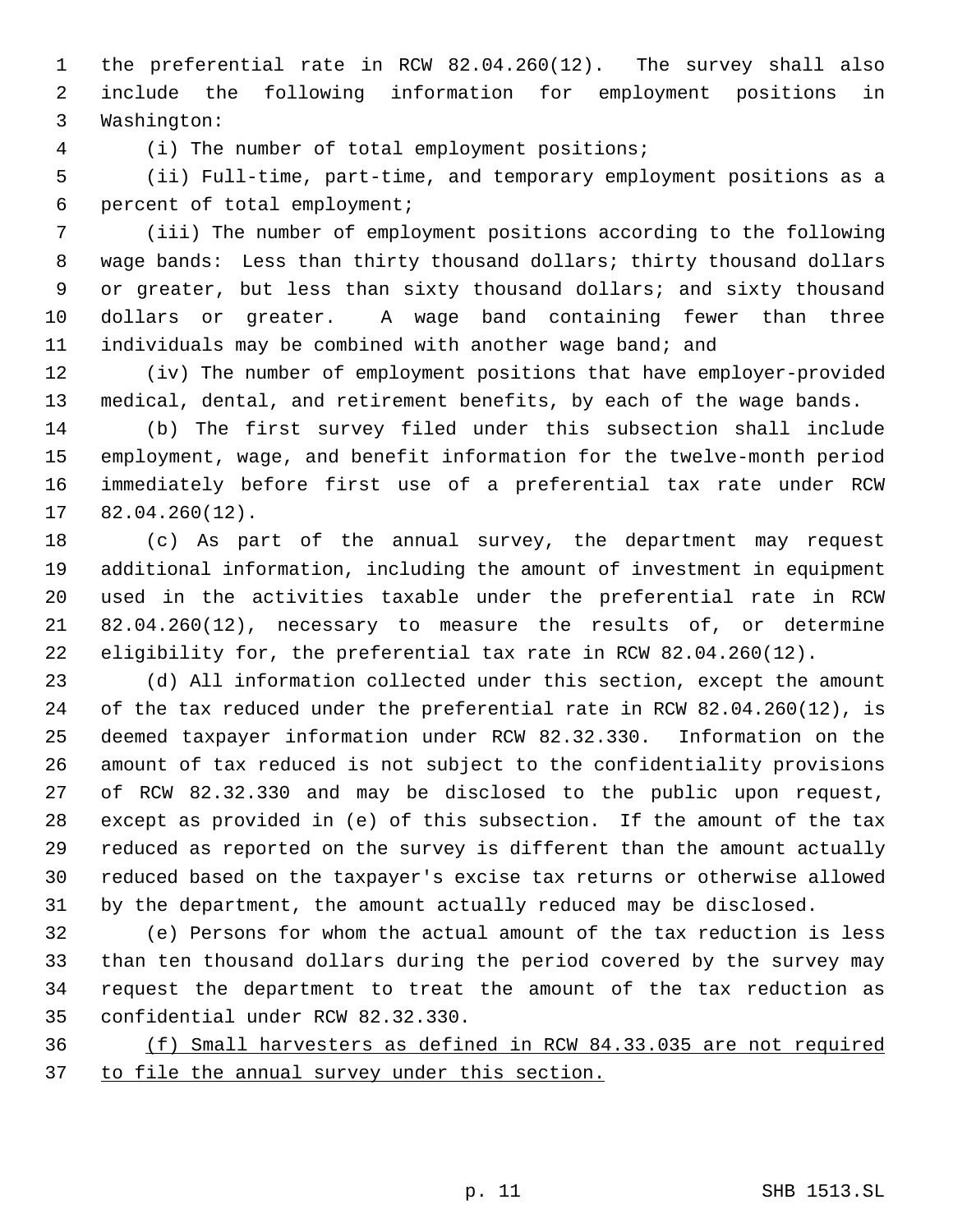(3) If a person fails to submit a complete annual survey under subsection (2) of this section by the due date or any extension under RCW 82.32.590, the department shall declare the amount of taxes reduced under the preferential rate in RCW 82.04.260(12) for the period covered by the survey to be immediately due and payable. The department shall assess interest, but not penalties, on the taxes. Interest shall be assessed at the rate provided for delinquent excise taxes under this chapter, retroactively to the date the reduced taxes were due, and shall accrue until the amount of the reduced taxes is repaid.

 (4) The department shall use the information from the annual survey required under subsection (2) of this section to prepare summary descriptive statistics by category. The department shall report these statistics to the legislature each year by September 1st. The requirement to prepare and report summary descriptive statistics shall cease after September 1, 2025.

 (5) By November 1, 2011, and November 1, 2023, the fiscal committees of the house of representatives and the senate, in consultation with the department, shall report to the legislature on the effectiveness of the preferential tax rate provided in RCW 82.04.260(12). The report shall measure the effect of the preferential tax rate provided in RCW 82.04.260(12) on job retention, net jobs created for Washington residents, company growth, and other factors as the committees select. The report shall include a discussion of principles to apply in evaluating whether the legislature should continue the preferential tax rate provided in RCW 82.04.260(12).

 NEW SECTION. **Sec. 7.** A new section is added to chapter 82.45 RCW to read as follows:

 A sale of standing timber is exempt from tax under this chapter if the gross income from such sale is taxable under RCW 82.04.260(12)(d).

 NEW SECTION. **Sec. 8.** The expiration of RCW 82.04.261 does not affect any existing right acquired or liability or obligation incurred under that section or under any rule or order adopted under that section, nor does it affect any proceeding instituted under that section.